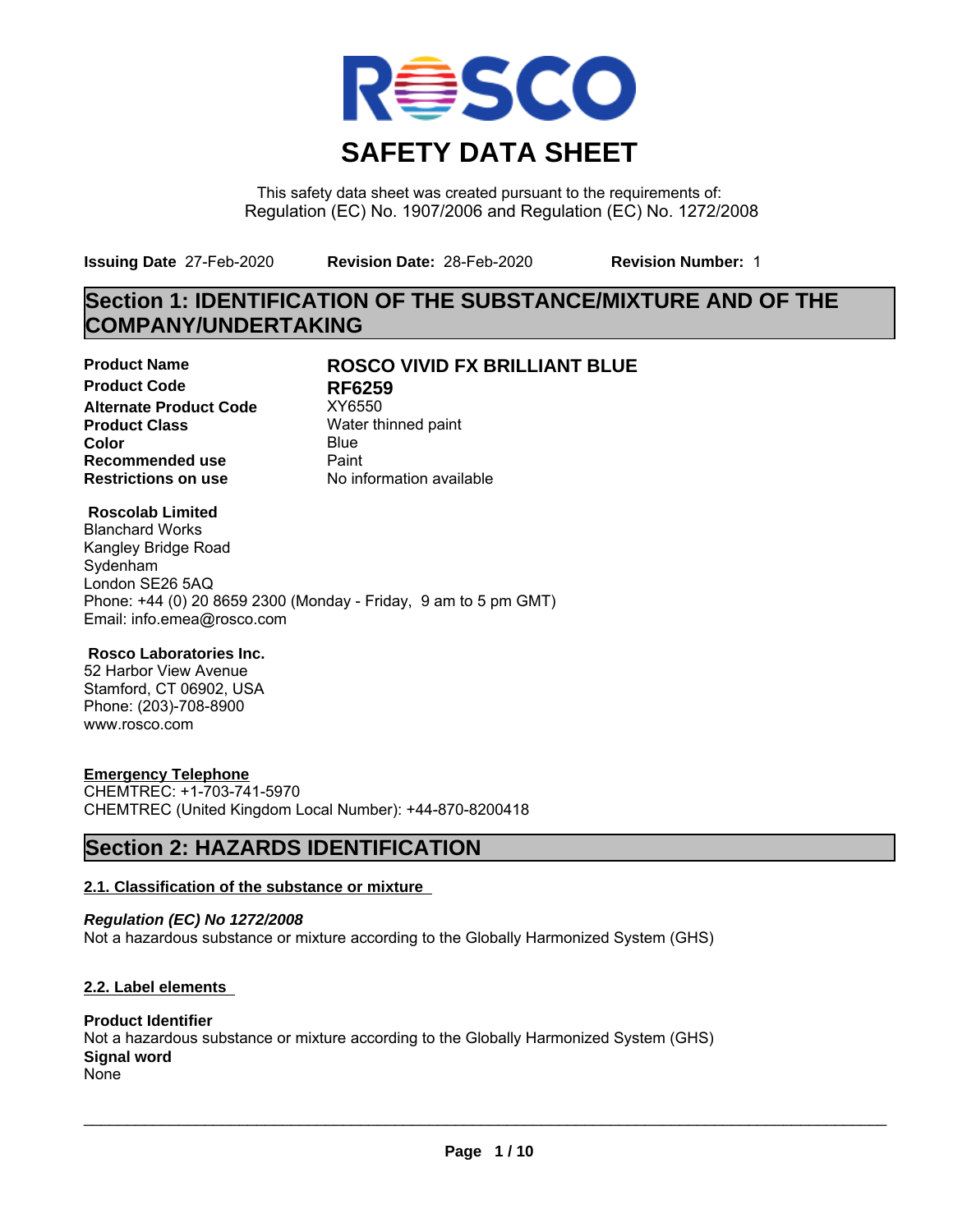EUH208 - Contains ( 5-Chloro-2-methyl-3(2H)-isothiazolone mixture with 2-methyl-3(2H)-isothiazolone (3:1) ). May produce an allergic reaction EUH210 - Safety data sheet available on request

#### **2.3. Other hazards**

**General Hazards** No information available

## **Section 3: COMPOSITION/INFORMATION ON INGREDIENTS**

#### **3.1 Substances**

Not applicable

#### **3.2 Mixtures**

| <b>Chemical name</b>                                                                            | <b>EINECS/ELINCS No.</b> | <b>CAS No.</b> | Weight-%            | <b>Classification</b><br>according to<br><b>Regulation (EC) No.</b><br>1272/2008 [CLP]                                                                                       | <b>REACH registration</b><br>number |
|-------------------------------------------------------------------------------------------------|--------------------------|----------------|---------------------|------------------------------------------------------------------------------------------------------------------------------------------------------------------------------|-------------------------------------|
| Silica, amorphous, fumed                                                                        |                          | 112945-52-5    | $>= 1 - 5$          | unclassified                                                                                                                                                                 | 101-2119379499-16-021<br>-81        |
| Propylene glycol                                                                                | 200-338-0                | 57-55-6        | $>= 1 - 5$          | Not available                                                                                                                                                                | 01-2119456809-23-02<br>24           |
| Distillates, petroleum,<br>solvent-refined heavy<br>paraffinic                                  | 265-090-8                | 64741-88-4     | $>=0.3 - 0.5$       | Repr. 2 (H361)<br>STOT RE 1 (H372)<br>Asp. Tox 1 (H304)                                                                                                                      | Not available                       |
| 5-Chloro-2-methyl-3(2H)-isothi<br>azolone mixture with<br>2-methyl-3(2H)-isothiazolone<br>(3:1) |                          | 55965-84-9     | $>=0.0001 - 0.0005$ | Acute Tox. 3 (H301)<br>Acute Tox. 3 (H311)<br>Skin Corr. 1B (H314)<br>Acute Tox. 3 (H331)<br>Skin Sens. 1 (H317)<br>Aquatic Acute 1<br>(H400)<br>Aquatic Chronic 1<br>(H410) | Not available                       |

#### *Full text of H- and EUH-phrases: see section 16*

This product contains one or more candidate substance(s) of very high concern (Regulation (EC) No. 1907/2006 (REACH), Article 59)

| Chemical name                                       | `No.<br>unu   | $\cdots$<br>.<br>יי<br>candidates |
|-----------------------------------------------------|---------------|-----------------------------------|
| -<br>i octvlphenol ether_<br>Polvethylene<br>alvcol | 9002-93<br>┒. | Listed                            |

## **Section 4: FIRST AID MEASURES**

**4.1. Description of first aid measures** 

**Description of first aid measures** 

| No hazards which require special first aid measures.                                      |
|-------------------------------------------------------------------------------------------|
| Rinse thoroughly with plenty of water for at least 15<br>minutes and consult a physician. |
| Wash off immediately with soap and plenty of water while                                  |
|                                                                                           |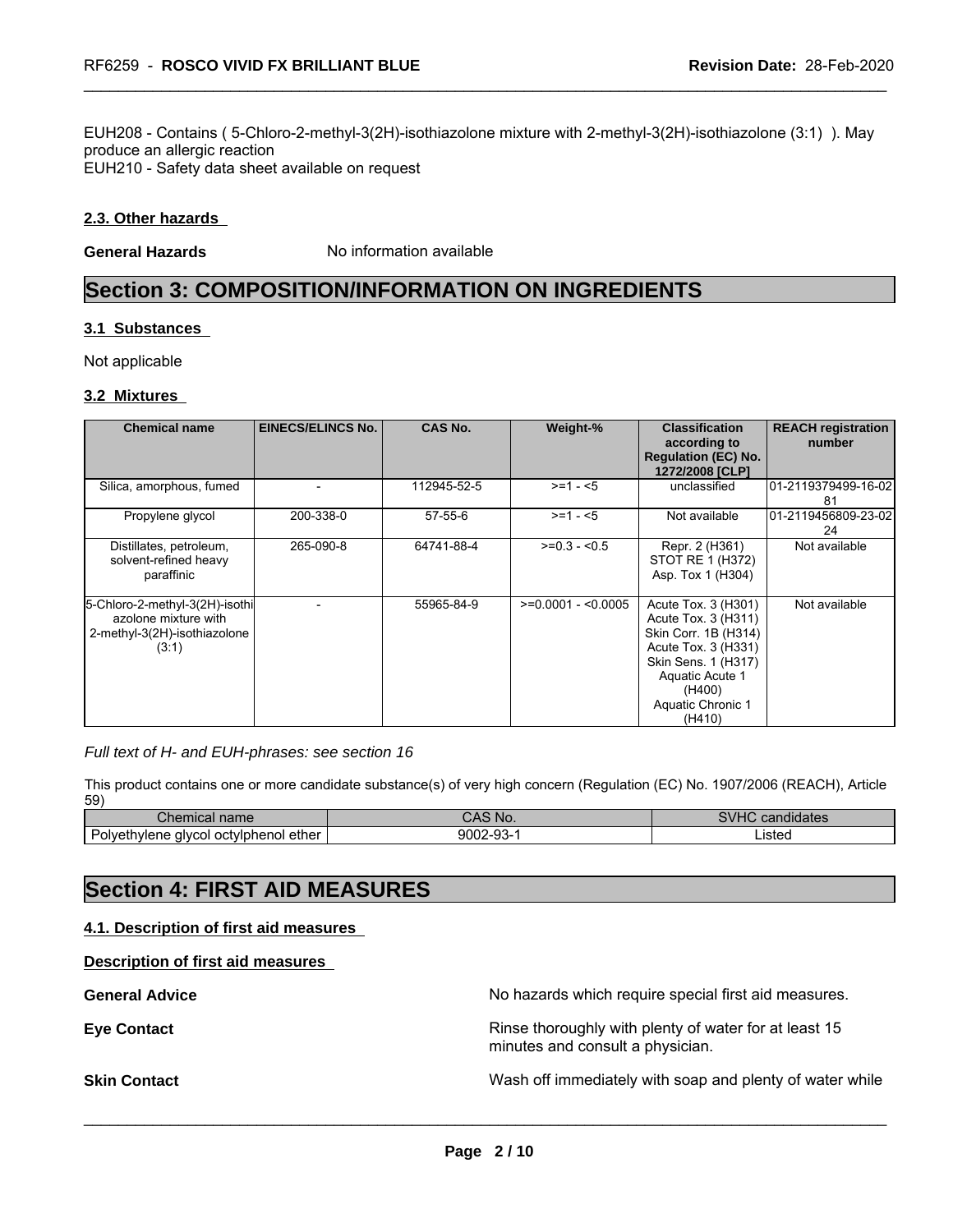|                                                                                    | removing all contaminated clothes and shoes.                                                               |  |
|------------------------------------------------------------------------------------|------------------------------------------------------------------------------------------------------------|--|
| <b>Inhalation</b>                                                                  | Move to fresh air. If symptoms persist, call a physician.                                                  |  |
| Ingestion                                                                          | Clean mouth with water and afterwards drink plenty of<br>water. Consult a physician if necessary.          |  |
| 4.2. Most important symptoms and effects, both acute and delayed                   |                                                                                                            |  |
| <b>Most Important Symptoms/Effects</b>                                             | May cause allergic skin reaction.                                                                          |  |
| 4.3. Indication of any immediate medical attention and special treatment<br>needed |                                                                                                            |  |
| <b>Notes To Physician</b>                                                          | Treat symptomatically.                                                                                     |  |
| <b>Section 5: FIRE FIGHTING MEASURES</b>                                           |                                                                                                            |  |
| 5.1. Extinguishing media                                                           |                                                                                                            |  |
| <b>Suitable Extinguishing Media</b>                                                | Use extinguishing measures that are appropriate to local<br>circumstances and the surrounding environment. |  |
| <b>Unsuitable Extinguishing Media</b>                                              | No information available.                                                                                  |  |
| 5.2. Special hazards arising from the substance or mixture                         |                                                                                                            |  |
| <b>Specific Hazards Arising From The Chemical</b>                                  | Closed containers may rupture if exposed to fire or<br>extreme heat.                                       |  |
| Sensitivity to static discharge                                                    | No                                                                                                         |  |
| <b>Sensitivity to mechanical impact</b>                                            | No                                                                                                         |  |
| 5.3. Advice for firefighters                                                       |                                                                                                            |  |
| Protective equipment and precautions for firefighters                              | Wear self-contained breathing apparatus and protective<br>suit.                                            |  |
| <b>Section 6: ACCIDENTAL RELEASE MEASURES</b>                                      |                                                                                                            |  |
| 6.1. Personal precautions, protective equipment and emergency procedures           |                                                                                                            |  |
| <b>Personal Precautions</b>                                                        | Avoid contact with skin, eyes and clothing. Ensure<br>adequate ventilation.                                |  |
| <b>Other Information</b>                                                           | Observe all relevant local and international regulations.                                                  |  |
| <b>6.2. Environmental precautions</b>                                              |                                                                                                            |  |
| <b>Environmental precautions</b>                                                   | Prevent spreading of vapors through sewers, ventilation<br>systems and confined areas.                     |  |
| 6.3. Methods and material for containment and cleaning up                          |                                                                                                            |  |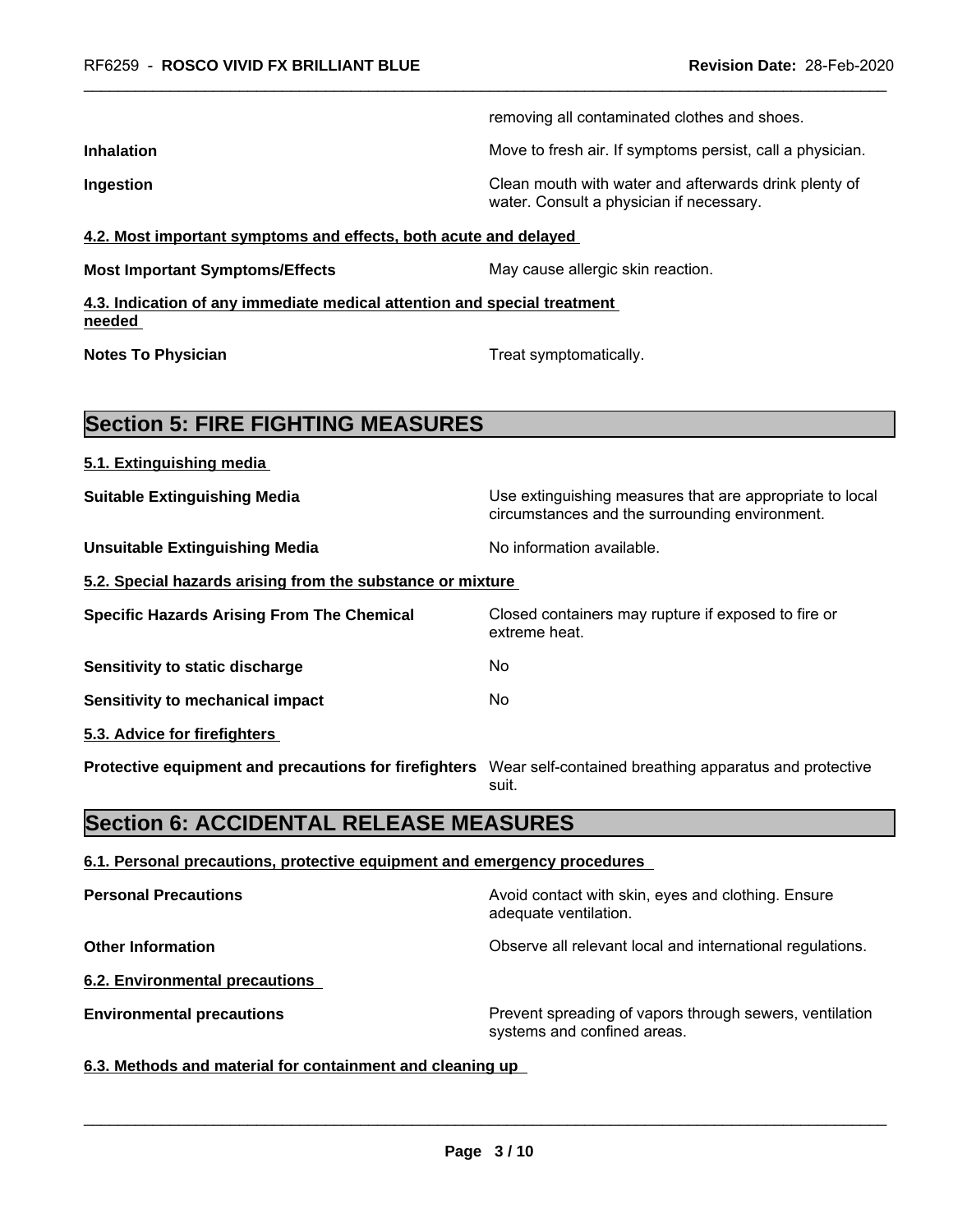**Methods for Containment** Absorb with inert material and place in suitable container

**Methods for Cleaning Up Clean contaminated surface thoroughly.** 

**6.4. Reference to other sections** 

**Other information** See Section 12 for additional information.

## **Section 7: HANDLING AND STORAGE**

**7.1. Precautions for safe handling** 

**Handling Handling Avoid contact with skin, eyes and clothing. Avoid breathing** vapors, spray mists or sanding dust. In case of insufficient ventilation, wear suitable respiratory equipment.

**Hygiene Measures** Mash thoroughly after handling.

**7.2. Conditions for safe storage, including any incompatibilities** 

**Storage Keep container tightly closed. Keep out of the reach of the reach of the reach of the reach of the reach of the reach of the reach of the reach of the reach of the reach of the reach of the reach of the reach of** children.

**7.3. Specific end use(s)** 

**Specific Uses Architectural coating. Apply as directed. Refer to product Architectural coating. Apply as directed. Refer to product** label / literature for specific instructions.

**Risk Management Methods (RMM)** Not Applicable.

for disposal.

## **Section 8: EXPOSURE CONTROLS/PERSONAL PROTECTION**

### **8.1. Control parameters**

| <b>Chemical name</b>        | <b>European Union</b>   | <b>Belgium</b>     | <b>Bulgaria</b>            |         | <b>Cyprus</b>  | <b>France</b>            | <b>Ireland</b>                                                                                                                                                  |
|-----------------------------|-------------------------|--------------------|----------------------------|---------|----------------|--------------------------|-----------------------------------------------------------------------------------------------------------------------------------------------------------------|
| Propylene glycol<br>57-55-6 |                         | $\blacksquare$     |                            |         |                |                          | TWA: $10 \text{ mg/m}^3$<br>TWA: 150 ppm<br>TWA: $470 \text{ mg/m}^3$<br>STEL: 1410 mg/m <sup>3</sup><br>STEL: 30 mg/m <sup>3</sup><br>STEL: 450 ppm            |
| <b>Chemical name</b>        | Germany                 | Greece             | <b>Hungary</b>             |         | <b>Iceland</b> | <b>Italy</b>             | Latvia                                                                                                                                                          |
| Propylene glycol<br>57-55-6 |                         |                    |                            |         |                |                          | TWA: $7 \text{ mg/m}^3$                                                                                                                                         |
| <b>Chemical name</b>        | Lithuania               | <b>Netherlands</b> | <b>Poland</b>              | Romania | <b>Spain</b>   | <b>Sweden</b>            | <b>United</b><br>Kingdom                                                                                                                                        |
| Propylene glycol<br>57-55-6 | TWA: $7 \text{ mg/m}^3$ | $\blacksquare$     | TWA: 100 mg/m <sup>3</sup> |         | -              | $\overline{\phantom{0}}$ | TWA: 150 ppm<br>TWA: 474 mg/m <sup>3</sup><br>TWA: $10 \text{ mg/m}^3$<br>STEL: 450 ppm<br><b>STEL: 1422</b><br>mg/m <sup>3</sup><br>STEL: 30 mg/m <sup>3</sup> |

#### **8.2. Exposure controls**

**Occupational exposure controls**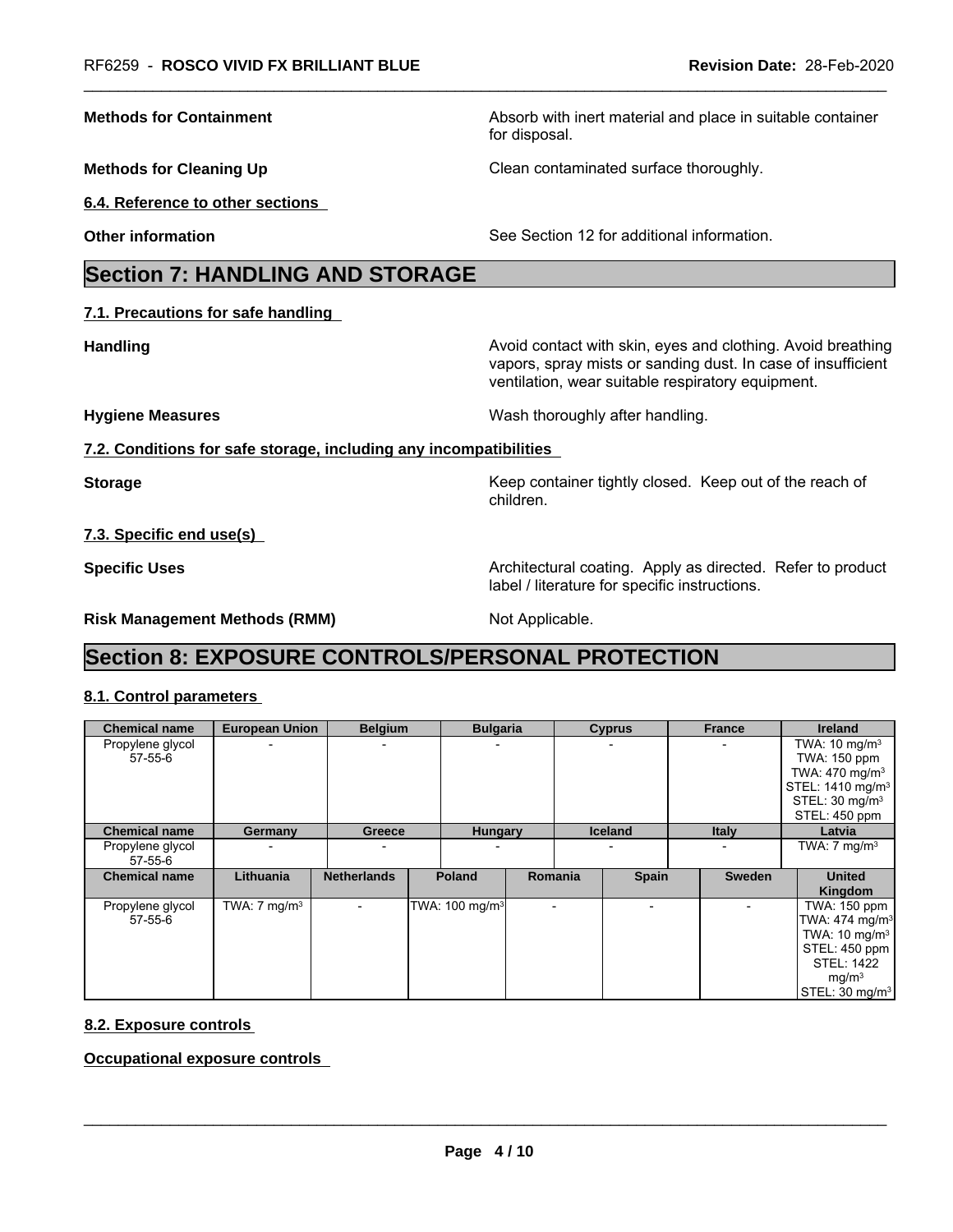**Personal Protective Equipment** 

**Engineering Measures Ensure** Ensure adequate ventilation, especially in confined areas.

**Respiratory Protection In case of insufficient ventilation wear suitable respiratory** equipment.

**Eye Protection Exercise Safety glasses with side-shields.** 

**Skin Protection Skin Protection Lightweight protective clothing.** 

Hand protection **Impervious** gloves.

**Hygiene Measures** Avoid contact with skin, eyes and clothing. Remove and and state and clothing. Remove and clothing. Remove and state and state and state and state and state and state and state and state and state and st wash contaminated clothing before re-use. Wash thoroughly after handling.

## **Section 9: PHYSICAL AND CHEMICAL PROPERTIES**

#### **9.1. Information on basic physical and chemical properties**

**Appearance** blue liquid **Odor** little or no odor

**Property Construction Construction Construction Values Construction Construction Construction Construction Construction Construction Construction Construction Construction Construction Construction Construction Constr Density (g/L) 1054** - 1102 None known **Relative Density** 1.05 - 1.10 **pH bH** No information available None known None known **Viscosity (cps)** Note that the information available and the None known None known<br>
Note that the None Known Note that the None known None known None known **Solubility(ies)** Note that the information available and the component of the None known<br>
Note that the None known Note that the None known None known **Water solubility Water solubility Water solubility No** information available **Evaporation Rate Notify the Contract Conduct Conduct Area Constructed Constructed Area Constructed Area Constructed Area Constructed Vapor Report None known<br>
Note that None Known Not the None Known None Known None Known Vapor pressure** No information available **Vapor density** Notington available None known None known **Wt. % Solids** 35 - 45 None known **Vol. % Solids** 30 - 40 None known **Wt. % Volatiles** 55 - 65 None known **Vol. % Volatiles** 60 - 70 None known **Boiling Point (°C)** 100 100 None known **Freezing Point (°C)** 0 0 0 0 0 None known **Melting Point (°C)** No information available None known None known<br>
No information available None Known None known **Flash Point (°C)** Not applicable None known None known **Flammability (solid, gas)** No information available None Known<br>
None **flammability limit:** No information available None known<br>
None known **Upper flammability limit: Lower flammability limit:** No information available None Known None known **Autoignition Temperature (°C)** Moinformation available None Known<br> **Decomposition Temperature (°C)** No information available None known **Decomposition Temperature (°C)** No information available None Known None known **Partition coefficient** Note 2008 Note None has not None known **Explosive properties** The South Communist School and None Known<br>
Not the None Known<br>
Not the None known<br>
None known<br>
None known **Oxidizing Properties** 

**Odor Threshold No information available** 

**No information available** 

## **Section 10: STABILITY AND REACTIVITY**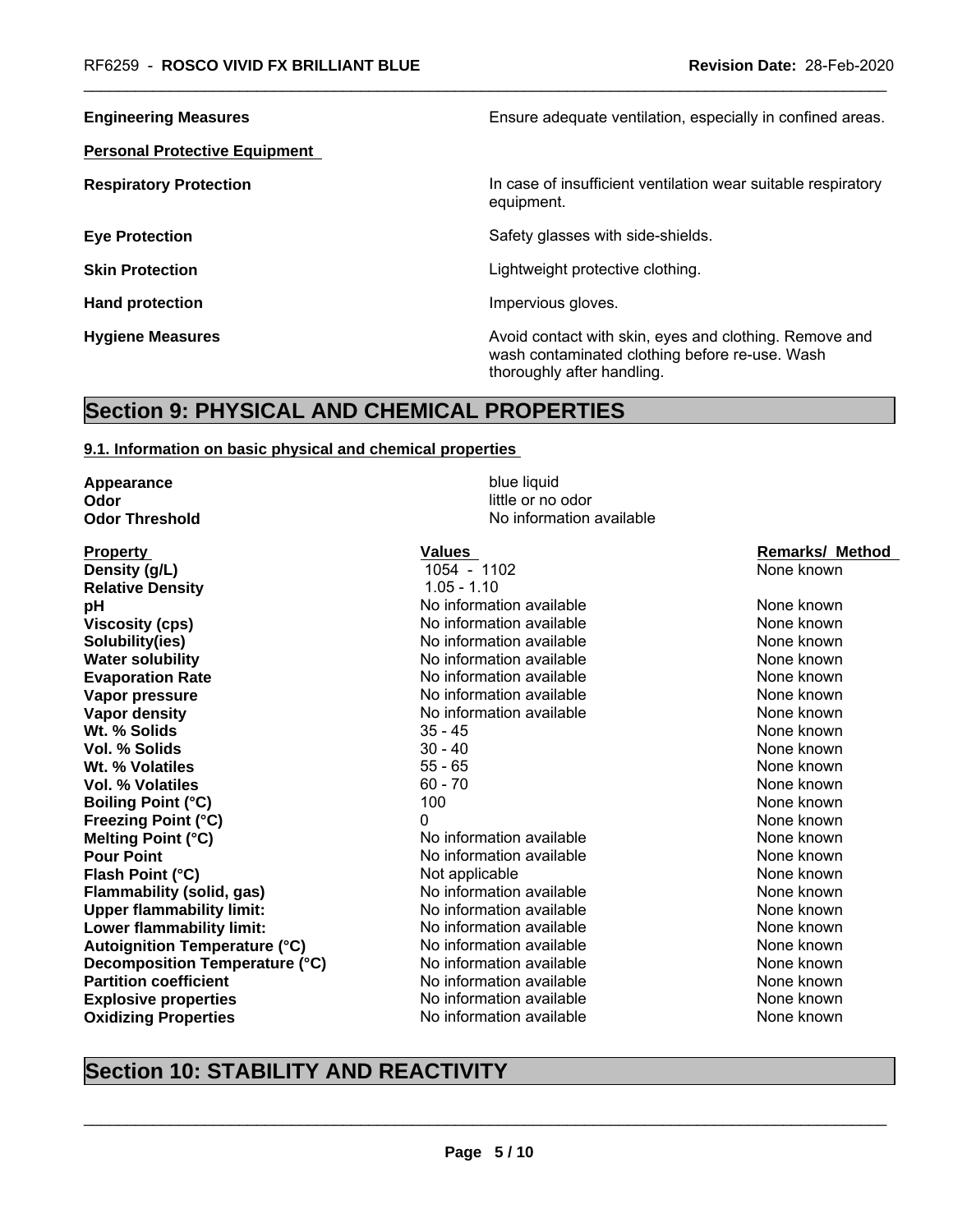| 10.1. Reactivity<br><b>Reactivity</b>     | Not Applicable.                          |
|-------------------------------------------|------------------------------------------|
| 10.2. Chemical stability                  |                                          |
| <b>Chemical Stability</b>                 | Stable under normal conditions.          |
| 10.3. Possibility of hazardous reactions  |                                          |
| <b>Possibility of hazardous reactions</b> | None under normal conditions of use.     |
| 10.4. Conditions to avoid                 |                                          |
| <b>Conditions to avoid</b>                | Prevent from freezing.                   |
| 10.5. Incompatible materials              |                                          |
| Incompatible Materials                    | No materials to be especially mentioned. |
| 10.6. Hazardous decomposition products    |                                          |
| <b>Hazardous Decomposition Products</b>   | None under normal conditions of use.     |
|                                           |                                          |

# **Section 11: TOXICOLOGICAL INFORMATION**

### **11.1. Information on toxicological effects**

#### **Product Information**

| <b>Inhalation</b>     | There is no data available for this product.                                                 |
|-----------------------|----------------------------------------------------------------------------------------------|
| Eye contact           | There is no data available for this product.                                                 |
| <b>Skin contact</b>   | Repeated or prolonged skin contact may cause allergic<br>reactions with susceptible persons. |
| Ingestion             | There is no data available for this product.                                                 |
| <b>Acute Toxicity</b> |                                                                                              |

### **Component Information**

| <b>Chemical name</b>                                                                                       | Oral LD50            | <b>Dermal LD50</b>       | <b>Inhalation LC50</b>               |
|------------------------------------------------------------------------------------------------------------|----------------------|--------------------------|--------------------------------------|
| Silica, amorphous, fumed<br>112945-52-5                                                                    | $=$ 3160 mg/kg (Rat) |                          |                                      |
| Propylene glycol<br>$57 - 55 - 6$                                                                          | $= 20$ g/kg (Rat)    | $= 20800$ mg/kg (Rabbit) |                                      |
| Distillates, petroleum,<br>solvent-refined heavy paraffinic<br>64741-88-4                                  | $>$ 5000 mg/kg (Rat) | $>$ 2000 mg/kg (Rabbit)  | $> 5530$ mg/m <sup>3</sup> (Rat) 4 h |
| 5-Chloro-2-methyl-3(2H)-isothiazolo<br>ne mixture with<br>2-methyl-3(2H)-isothiazolone (3:1)<br>55965-84-9 | $= 53$ mg/kg (Rat)   |                          |                                      |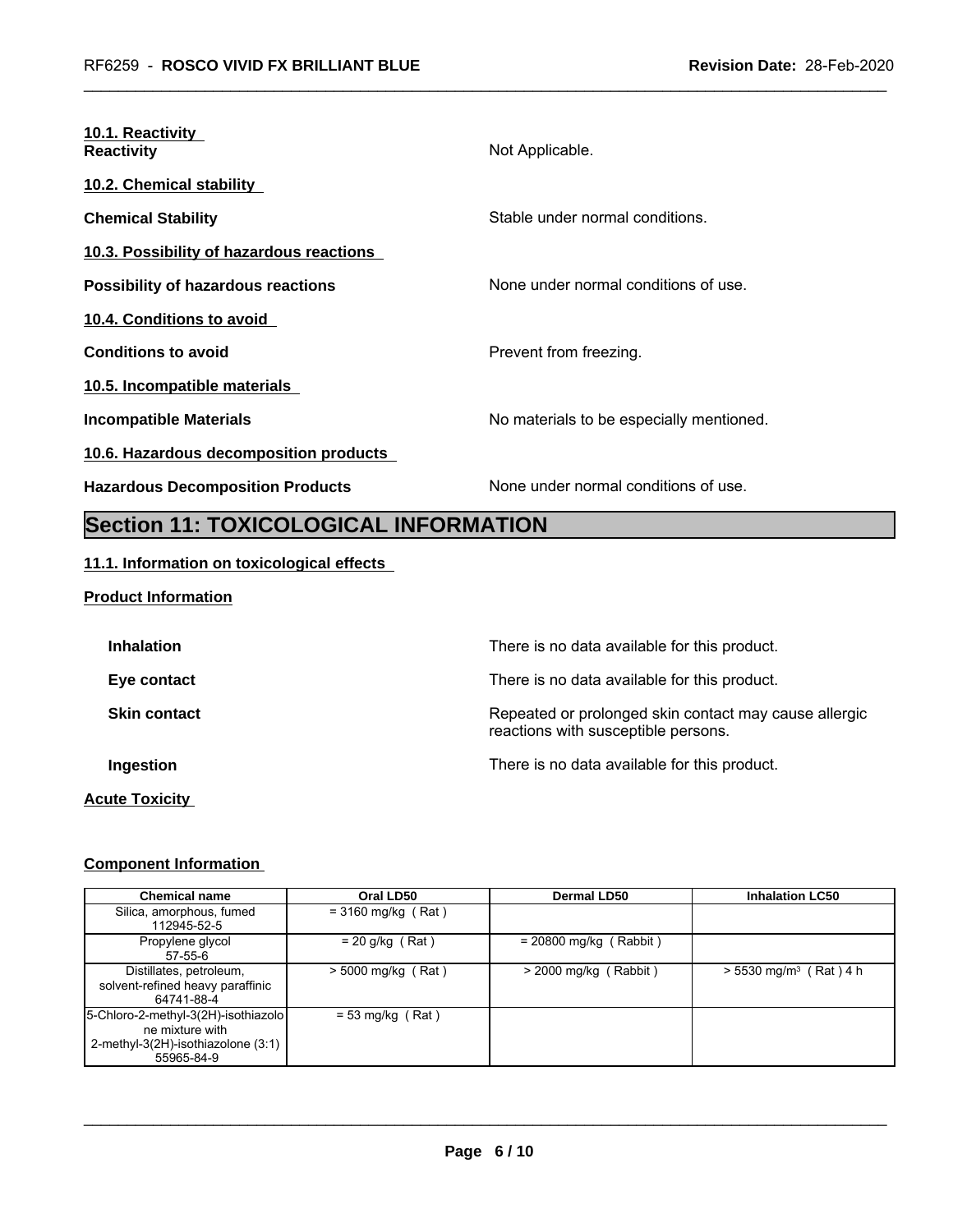| <b>Skin corrosion/irritation</b> | No information available.                                                               |
|----------------------------------|-----------------------------------------------------------------------------------------|
| Eye damage/irritation            | No information available.                                                               |
| <b>Sensitization</b>             | May cause sensitization of susceptible persons. May<br>cause an allergic skin reaction. |
| <b>Mutagenic Effects</b>         | No information available.                                                               |

#### **Carcinogenic effects**

No ingredient of this product present at levels greater than or equal to 0.1% is identified as probable, possible or confirmed human carcinogen by IARC.

#### **Legend**

IARC - International Agency for Research on Cancer

| <b>Reproductive Effects</b>     | No information available. |
|---------------------------------|---------------------------|
| <b>Developmental Effects</b>    | No information available. |
| <b>STOT - single exposure</b>   | No information available. |
| <b>STOT - repeated exposure</b> | No information available. |
| <b>Neurological Effects</b>     | No information available. |
| <b>Target organ effects</b>     | No information available. |
| <b>Symptoms</b>                 | No information available. |
| <b>Aspiration Hazard</b>        | No information available. |

## **Section 12: ECOLOGICAL INFORMATION**

#### **12.1. Toxicity**

The environmental impact of this product has not been fully investigated

| <b>Chemical name</b>             | Algae/aquatic plants             | Fish                             | Crustacea                     |
|----------------------------------|----------------------------------|----------------------------------|-------------------------------|
| Propylene glycol                 | EC50: =19000mg/L (96h,           | LC50 41 - 47 mL/L Oncorhynchus   | $EC50 > 1000$ mg/L (48 h)     |
| 57-55-6                          | Pseudokirchneriella subcapitata) | mykiss $(96 h)$                  | $EC50 > 10000$ mg/L (24 h)    |
|                                  |                                  | $LC50 = 710$ mg/L Pimephales     |                               |
|                                  |                                  | promelas (96 h)                  |                               |
|                                  |                                  | $LC50 = 51600$ mg/L Oncorhynchus |                               |
|                                  |                                  | mykiss $(96 h)$                  |                               |
|                                  |                                  | $LC50 = 51400$ mg/L Pimephales   |                               |
|                                  |                                  | promelas (96 h)                  |                               |
| Distillates, petroleum,          |                                  | LC50: >5000mg/L (96h,            | EC50: >1000mg/L (48h, Daphnia |
| solvent-refined heavy paraffinic |                                  | Oncorhynchus mykiss)             | magna)                        |
| 64741-88-4                       |                                  |                                  |                               |

#### **12.2. Persistence and degradability**

#### **Persistence / Degradability No information available.**

\_\_\_\_\_\_\_\_\_\_\_\_\_\_\_\_\_\_\_\_\_\_\_\_\_\_\_\_\_\_\_\_\_\_\_\_\_\_\_\_\_\_\_\_\_\_\_\_\_\_\_\_\_\_\_\_\_\_\_\_\_\_\_\_\_\_\_\_\_\_\_\_\_\_\_\_\_\_\_\_\_\_\_\_\_\_\_\_\_\_\_\_\_

#### **12.3. Bioaccumulative potential**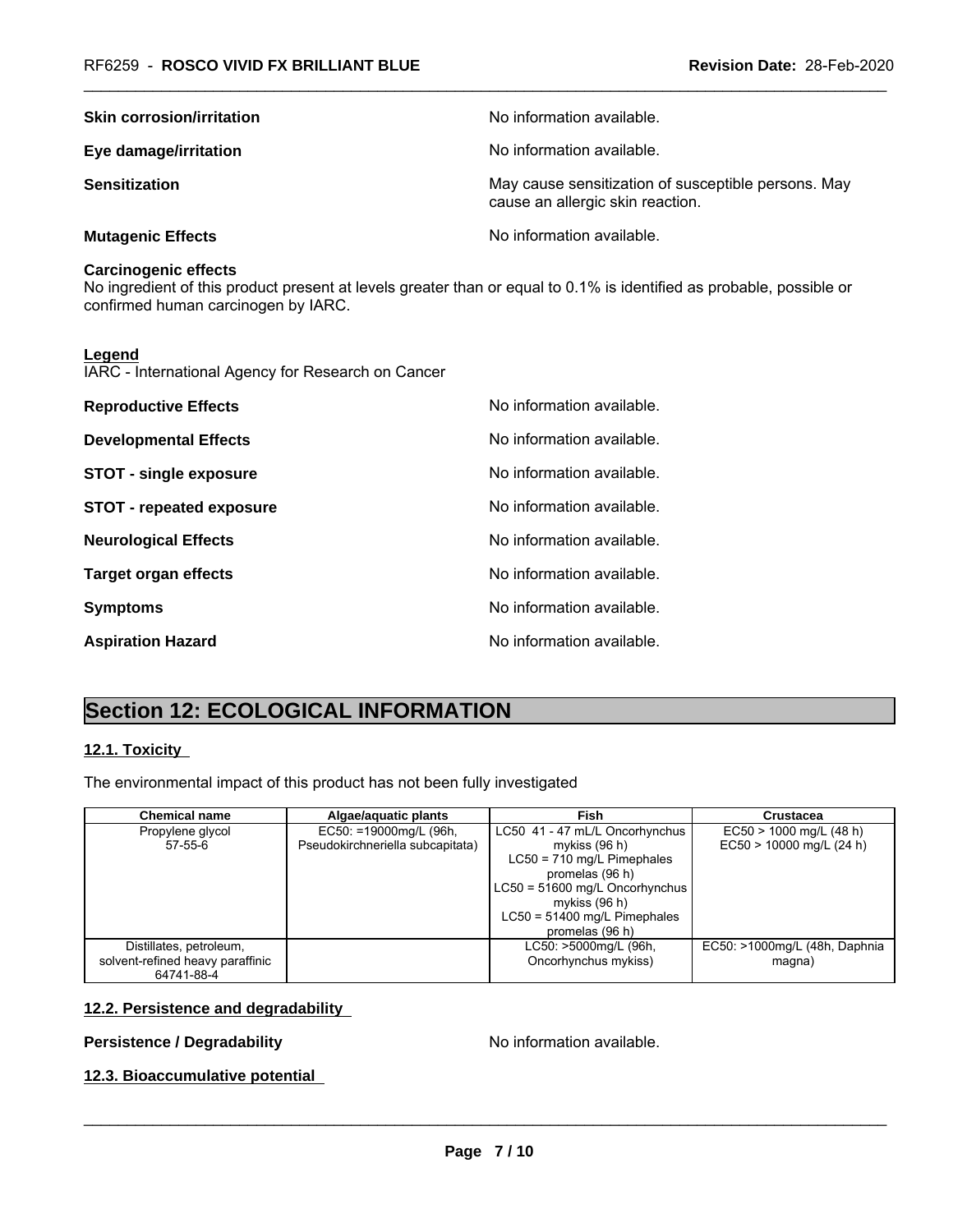#### **Bioaccumulation Bioaccumulation No information available.**

#### **12.4. Mobility in soil**

**Mobility in Environmental Media** Noinformation available.

#### **12.5. Results of PBT and vPvB assessment**

#### **PBT and vPvB assessment** Noinformation available.

**Mobility in soil Mobility in soil** No information available.

| Chemical name                                                                            | <b>PBT and vPvB assessment</b>                 |  |
|------------------------------------------------------------------------------------------|------------------------------------------------|--|
| Propylene glycol                                                                         | The substance is not PBT / vPvB PBT assessment |  |
| 57-55-6                                                                                  | does not apply                                 |  |
| Distillates, petroleum, solvent-refined heavy paraffinic<br>64741-88-4                   | The substance is not PBT / vPvB                |  |
| 5-Chloro-2-methyl-3(2H)-isothiazolone mixture with 2-methyl-3(2H)-isothiazolone<br>(3:1) | The substance is not PBT / vPvB                |  |
| 55965-84-9                                                                               |                                                |  |

#### **12.6. Other adverse effects**

**Other adverse effects** No information available

## **Section 13: DISPOSAL CONSIDERATIONS**

**13.1. Waste treatment methods** 

**EWC waste disposal No** Noinformation available

Waste from Residues/Unused Products **Dispose of in accordance with the European Directives on** waste and hazardous waste.

**Contaminated Packaging The Containers Should be taken for local recycling, Containers should be taken for local recycling,** recovery or waste disposal.

\_\_\_\_\_\_\_\_\_\_\_\_\_\_\_\_\_\_\_\_\_\_\_\_\_\_\_\_\_\_\_\_\_\_\_\_\_\_\_\_\_\_\_\_\_\_\_\_\_\_\_\_\_\_\_\_\_\_\_\_\_\_\_\_\_\_\_\_\_\_\_\_\_\_\_\_\_\_\_\_\_\_\_\_\_\_\_\_\_\_\_\_\_

**Other Information** Waste codes should be assigned by the user based on the application for which the product was used.

## **Section 14: TRANSPORT INFORMATION**

| <b>IMDG</b> | Not regulated |
|-------------|---------------|
| RID         | Not regulated |
| <b>ADR</b>  | Not regulated |
| <b>ADN</b>  | Not regulated |
| <b>IATA</b> | Not regulated |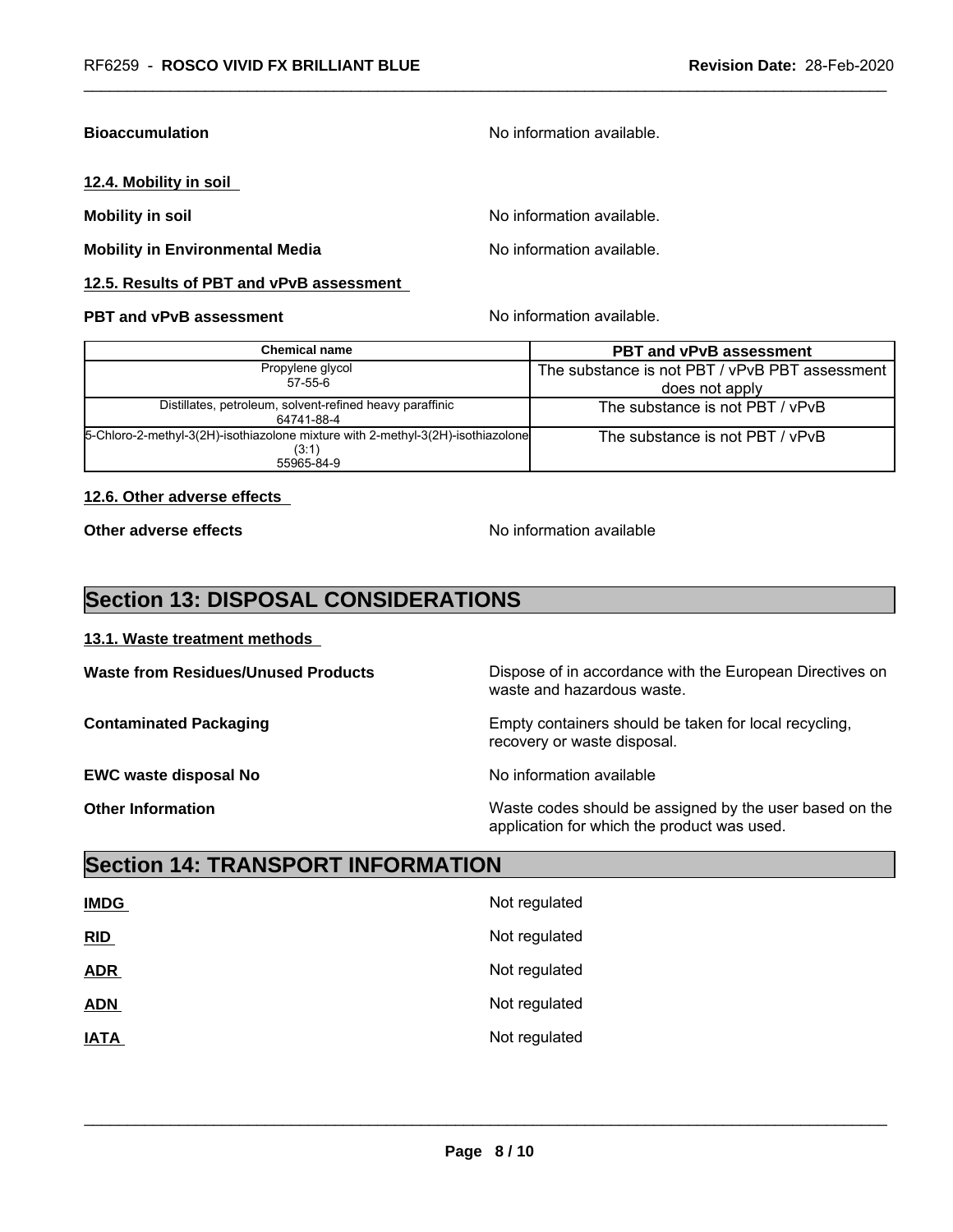## **Section 15: REGULATORY INFORMATION**

#### **15.1. Safety, health and environmental regulations/legislation specific for the substance or mixture**

#### **Occupational Illnesses (R-463-3, France)**

| Chemica<br>mm<br>папе                                            | rench<br>. J <i>r</i><br>number<br>rei<br>$\sim$ |
|------------------------------------------------------------------|--------------------------------------------------|
| glycol<br>Prop<br>1000<br>וטווע.<br>ັບ<br>$- - - - -$<br>J/-55-h | 0<br>DO.<br>84                                   |

#### **European Union**

Take note of Directive 98/24/EC on the protection of the health and safety of workers from the risks related to chemical agents at work

#### **International Inventories**

| <b>AICS</b>                   | No - Not all of the components are listed. |
|-------------------------------|--------------------------------------------|
| <b>DSL: Canada</b>            | Yes - All components are listed or exempt. |
| <b>EINECS: European Union</b> | No - Not all of the components are listed. |
| <b>ENCS</b>                   | No - Not all of the components are listed. |
| <b>IECSC</b>                  | No - Not all of the components are listed. |
| <b>KECL (Annex 1)</b>         | No - Not all of the components are listed. |
| <b>PICCS</b>                  | No - Not all of the components are listed. |
| <b>TSCA: United States</b>    | Yes - All components are listed or exempt. |

#### **Legend**

 **AICS** - Australian Inventory of Chemical Substances

 **DSL/NDSL** - Canadian Domestic Substances List/Non-Domestic Substances List

 **IECSC** - China Inventory of Existing Chemical Substances

 **EINECS/ELINCS** - European Inventory of Existing Chemical Substances/European List of Notified Chemical Substances

 **ENCS** - Japan Existing and New Chemical Substances

 **KECL** - Korean Existing and Evaluated Chemical Substances

 **PICCS** - Philippines Inventory of Chemicals and Chemical Substances

 **TSCA** - United States Toxic Substances Control Act Section 8(b) Inventory

#### **15.2. Chemical safety assessment**

**Chemical Safety Report No information available** 

\_\_\_\_\_\_\_\_\_\_\_\_\_\_\_\_\_\_\_\_\_\_\_\_\_\_\_\_\_\_\_\_\_\_\_\_\_\_\_\_\_\_\_\_\_\_\_\_\_\_\_\_\_\_\_\_\_\_\_\_\_\_\_\_\_\_\_\_\_\_\_\_\_\_\_\_\_\_\_\_\_\_\_\_\_\_\_\_\_\_\_\_\_

## **Section 16: OTHER INFORMATION**

### **Full text of H-Statements referred to under section 3**

H301 - Toxic if swallowed

H304 - May be fatal if swallowed and enters airways

H311 - Toxic in contact with skin

H314 - Causes severe skin burns and eye damage

H317 - May cause an allergic skin reaction

H331 - Toxic if inhaled

H361 - Suspected of damaging fertility or the unborn child

H372 - Causes damage to organs through prolonged or repeated exposure

H400 - Very toxic to aquatic life

H410 - Very toxic to aquatic life with long lasting effects

**Classification procedure:** Expert judgment and weight of evidence determination